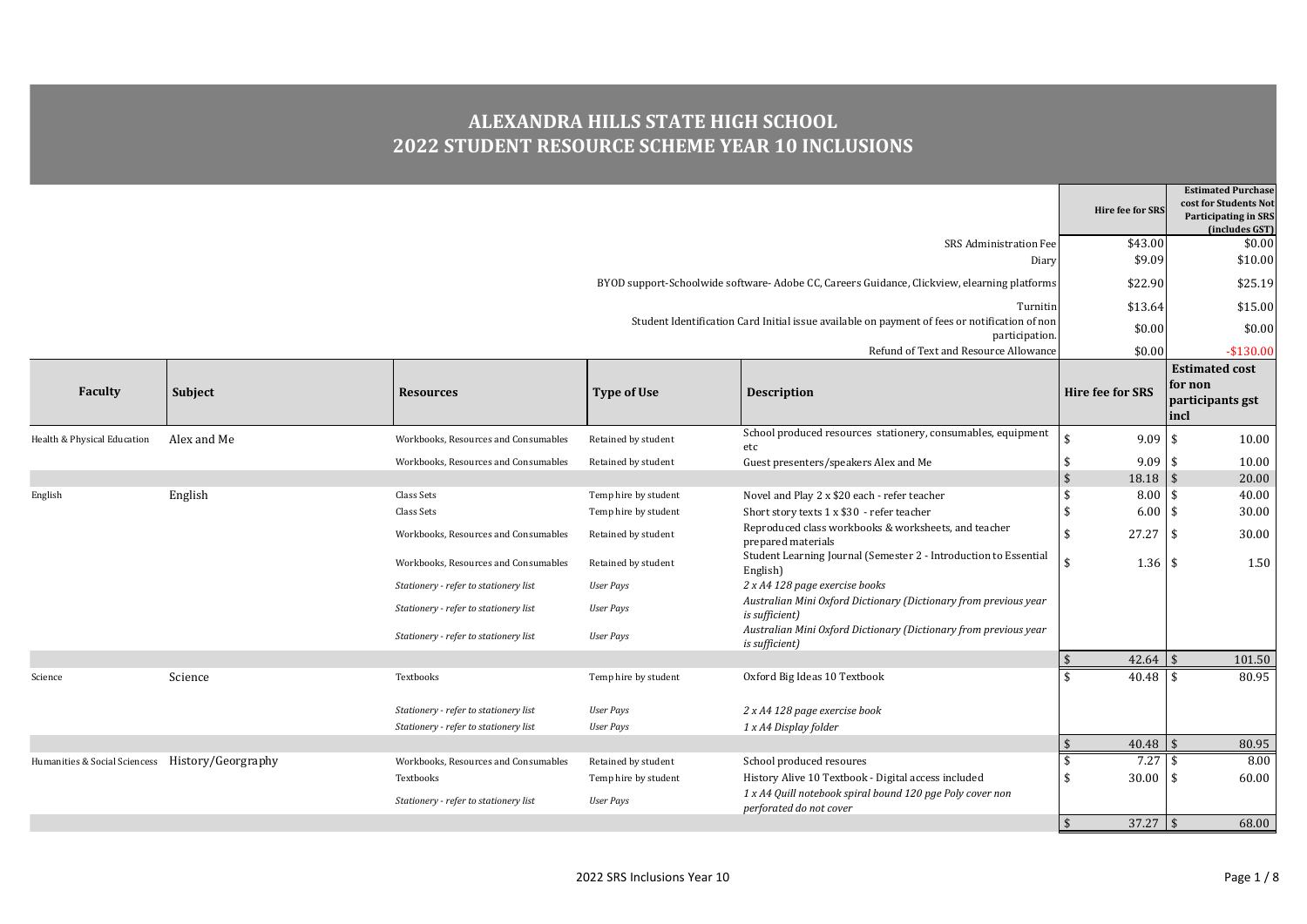| <b>Faculty</b>               | Subject                                         | <b>Resources</b>                      | <b>Type of Use</b>   | <b>Description</b>                                                                                                        | <b>Hire fee for SRS</b> |            | for non<br>incl         | <b>Estimated cost</b><br>participants gst |
|------------------------------|-------------------------------------------------|---------------------------------------|----------------------|---------------------------------------------------------------------------------------------------------------------------|-------------------------|------------|-------------------------|-------------------------------------------|
| Health & Physical Education  | Health & Physical Education                     | Stationery - refer to stationery list | User Pays            | 1 x A4 96 page exercise book                                                                                              | \$                      |            |                         |                                           |
|                              |                                                 | Stationery - refer to stationery list | <b>User Pays</b>     | 1 x A4 Display folder                                                                                                     |                         |            |                         |                                           |
|                              |                                                 | Stationery - refer to stationery list | <b>User Pays</b>     | 1 x 8GB USB Memory Stick                                                                                                  |                         |            |                         |                                           |
|                              |                                                 |                                       |                      |                                                                                                                           | $\hat{\mathbf{S}}$      |            | $\hat{\mathbf{S}}$      |                                           |
| Mathematics                  | Mathematics / Foundation Mathematics Class Sets |                                       | Temp hire by student | Learning aids eg stationery items, dice, cards, spinners and other<br>resources for constructivist learning               | \$                      | 6.00       | \$                      | 30.00                                     |
|                              |                                                 | Textbooks                             | Temp hire by student | Jacaranda Maths Quest 10                                                                                                  | \$                      | 34.98      | \$                      | 69.95                                     |
|                              |                                                 | Stationery - refer to stationery list | <b>User Pays</b>     | Protractor 180 degree x 100mm                                                                                             |                         |            |                         |                                           |
|                              |                                                 | Stationery - refer to stationery list | <b>User Pays</b>     | Ruler 30 cm                                                                                                               |                         |            |                         |                                           |
|                              |                                                 | Stationery - refer to stationery list | <b>User Pays</b>     | 4 x A4 128 page exercise books                                                                                            |                         |            |                         |                                           |
|                              |                                                 | Stationery - refer to stationery list | <b>User Pays</b>     | 1 x Scientific calculator - SHARP ARE NOT ACCEPTABLE                                                                      |                         |            |                         |                                           |
|                              |                                                 |                                       |                      |                                                                                                                           | $\sqrt{5}$              | 40.98      | $\overline{\mathbf{S}}$ | 99.95                                     |
| Humanities & Social Sciences | <b>Business</b>                                 | Textbooks                             | Temp hire by student | Commerce for Australian Citizens Text                                                                                     | \$                      | 42.50      | \$                      | 85.00                                     |
|                              |                                                 | Textbooks                             | Temp hire by student | <b>Business Education for QLD Text</b>                                                                                    |                         | 35.00      | \$                      | 70.00                                     |
|                              |                                                 | Class Sets                            | Temp hire by student | Commerce.dot.com.text used on site only                                                                                   | \$                      | 17.00      | \$                      | 85.00                                     |
|                              |                                                 | Workbooks, Resources and Consumables  | Retained by student  | Stationery                                                                                                                | \$                      | 1.82       | \$                      | 2.00                                      |
|                              |                                                 | Stationery - refer to stationery list | <b>User Pays</b>     | A4 Lecture pad - 70 leaf                                                                                                  |                         |            |                         |                                           |
|                              |                                                 | Stationery - refer to stationery list | <b>User Pays</b>     | 8GB USB memory stick                                                                                                      |                         |            |                         |                                           |
|                              |                                                 |                                       |                      |                                                                                                                           | $\sqrt{5}$              | 96.32      | $\mathfrak{F}$          | 242.00                                    |
| Languages                    | German                                          | Textbooks                             | Temp hire by student | Klasse 3                                                                                                                  | \$                      | 20.00      | \$                      | 40.00                                     |
|                              |                                                 | Textbooks                             | Temp hire by student | Quick Grammar Reference Card: ISBN 1572225076                                                                             | \$                      | 4.35       | \$                      | 8.70                                      |
|                              |                                                 | Workbooks, Resources and Consumables  | Retained by student  | Stationery and consumables                                                                                                | \$                      | 4.55       | \$                      | 5.00                                      |
|                              |                                                 | Workbooks, Resources and Consumables  | Retained by student  | School produced Topic based workbooks                                                                                     | \$                      | 27.27      | $\sqrt{2}$              | 30.00                                     |
|                              |                                                 | Stationery - refer to stationery list | <b>User Pays</b>     | 2x A4 128 page exercise book                                                                                              |                         |            |                         |                                           |
|                              |                                                 | Stationery - refer to stationery list | <b>User Pays</b>     | 1 x German Dictionary ISBN 97800071423023- not avilable at the<br>Stationery Shop. Try good retail bookshop. At home use. |                         |            |                         |                                           |
|                              |                                                 |                                       |                      |                                                                                                                           | $\sqrt{5}$              | 56.17      | $\frac{1}{2}$           | 83.70                                     |
| Languages                    | Italian                                         | Textbooks                             | Temp hire by student | Formula Italiano Due                                                                                                      | \$                      | 17.50      | \$                      | 35.00                                     |
|                              |                                                 | Workbooks, Resources and Consumables  | Retained by student  | Stationery and consumables                                                                                                |                         | 4.55       | \$                      | 5.00                                      |
|                              |                                                 | Workbooks, Resources and Consumables  | Retained by student  | Formula Italiano Due Workbook                                                                                             |                         | 18.18      | \$                      | 20.00                                     |
|                              |                                                 | Workbooks, Resources and Consumables  | Retained by student  | School produced Topic based workbooks                                                                                     | \$                      | 20.00      | \$                      | 22.00                                     |
|                              |                                                 | Stationery - refer to stationery list | <b>User Pays</b>     | 2x A4 128 page exercise book                                                                                              |                         |            |                         |                                           |
|                              |                                                 | Stationery - refer to stationery list | <b>User Pays</b>     | 1 x Document Wallet - plastic type only                                                                                   |                         |            |                         |                                           |
|                              |                                                 | Stationery - refer to stationery list | <b>User Pays</b>     | 1 x Collins Italian Dictionary - not avilable at the Stationery Shop.<br>Try good retail bookshop. At home use.           |                         |            |                         |                                           |
|                              |                                                 |                                       |                      |                                                                                                                           | $\sqrt{5}$              | $60.23$ \$ |                         | 82.00                                     |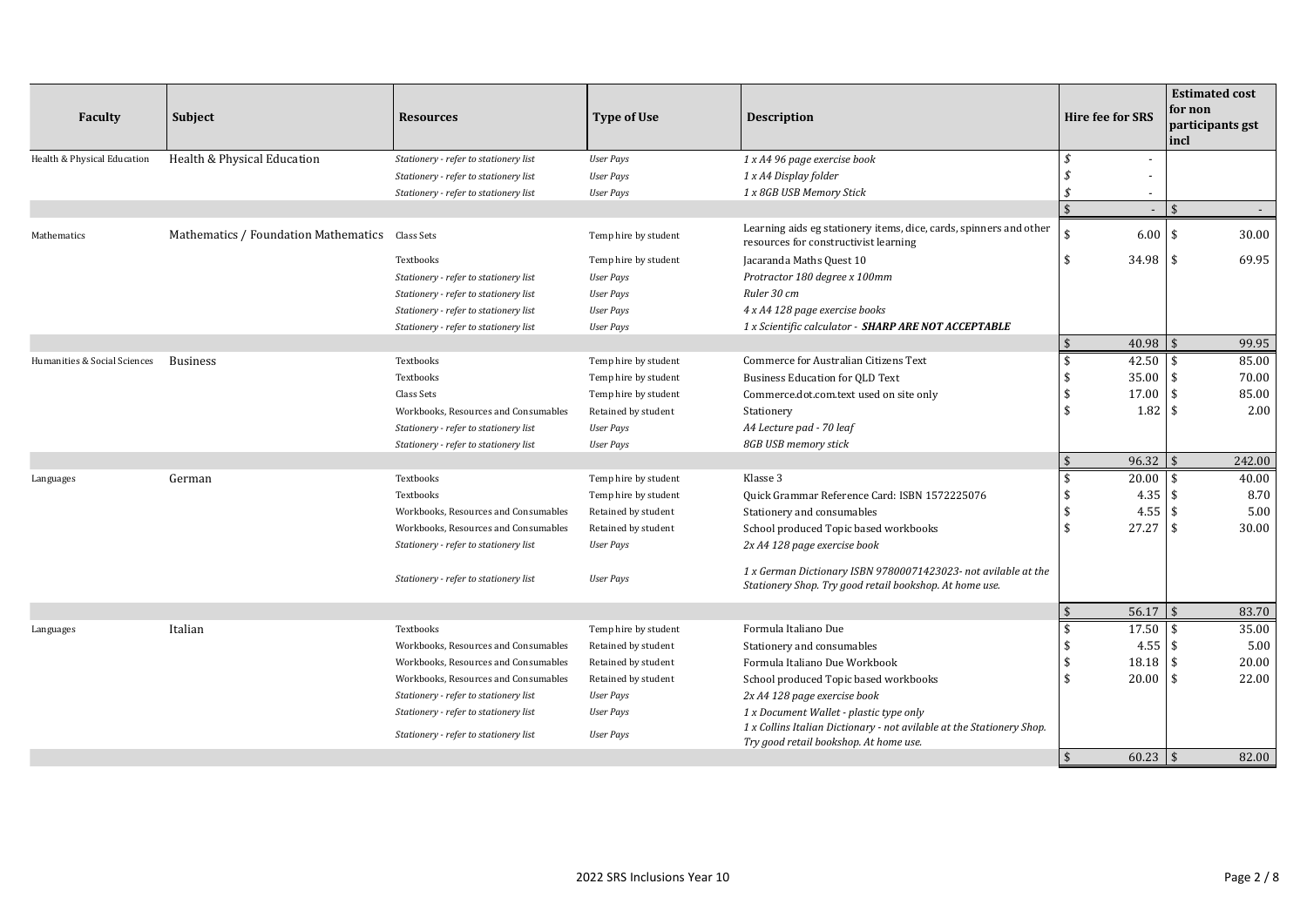| <b>Faculty</b> | Subject                    | <b>Resources</b>                      |                      | <b>Type of Use</b>                                                                                  | <b>Description</b> |                          | <b>Hire fee for SRS</b> | <b>Estimated cost</b><br>for non<br>participants gst<br>incl |  |
|----------------|----------------------------|---------------------------------------|----------------------|-----------------------------------------------------------------------------------------------------|--------------------|--------------------------|-------------------------|--------------------------------------------------------------|--|
| Languages      | Japanese                   | Class Sets                            | Temp hire by student | iiTomo 3&4                                                                                          | \$                 | 17.99                    | \$                      | 89.95                                                        |  |
|                |                            | Class Sets                            | Temp hire by student | Oxford Beginners Japanese Dictionary                                                                | \$                 | 3.40                     | \$                      | 17.00                                                        |  |
|                |                            | Workbooks, Resources and Consumables  | Retained by student  | School produced resources & stationery                                                              | \$                 | 20.00                    | $\mathbf{\hat{S}}$      | 22.00                                                        |  |
|                |                            | Stationery - refer to stationery list | <b>User Pays</b>     | 2 X A4 128 page Exercise book                                                                       |                    |                          |                         |                                                              |  |
|                |                            | Stationery - refer to stationery list | <b>User Pays</b>     | 1 x Document Wallet - plastic type only                                                             |                    |                          |                         |                                                              |  |
|                |                            |                                       |                      |                                                                                                     | $\sqrt{2}$         | 41.39                    | l \$                    | 128.95                                                       |  |
| Technologies   | Food and Fibre Production  | Class Sets                            | Temp hire by student | Food solutions Unit 3 and 4                                                                         | \$                 | 15.79                    | £.                      | 78.95                                                        |  |
|                |                            | Workbooks, Resources and Consumables  | Retained by student  | Fabric, notions, machine service, craft, workbook                                                   | \$                 | 22.73                    | \$                      | 25.00                                                        |  |
|                |                            | Workbooks, Resources and Consumables  | Retained by student  | Ingredients, take home containers, workbooks, aprons                                                | \$                 | 64.89                    | \$                      | 71.38                                                        |  |
|                |                            | Stationery - refer to stationery list | <b>User Pays</b>     | 1 x Exercise book, glue stick, blue pen, red, pen, higlighter, pencil,<br>sharpener, rubber, ruler. |                    |                          |                         |                                                              |  |
|                |                            |                                       |                      |                                                                                                     | $\sqrt{2}$         | 103.41                   |                         | 175.33                                                       |  |
| Technologies   | Engineering                | Stationery - refer to stationery list | <b>User Pays</b>     | 32GB USB memory stick                                                                               |                    |                          |                         |                                                              |  |
|                |                            | Stationery - refer to stationery list | <b>User Pays</b>     | Ear Phones (not available at stationery shop)                                                       |                    |                          |                         |                                                              |  |
|                |                            |                                       |                      |                                                                                                     | \$                 | $\overline{\phantom{a}}$ | $\mathbf{\hat{S}}$      | $\sim$                                                       |  |
| Technologies   | Materials and Technologies | Textbooks                             | Temp hire by student | Furnishing and IndustryStudy 2nd ed.                                                                | \$                 | 16.13                    | \$                      | 32.25                                                        |  |
|                | Specialisations            | Workbooks, Resources and Consumables  | Retained by student  | Furnishing workbooks 1 & 2                                                                          | $\mathbf{\hat{S}}$ | 14.55                    | \$                      | 16.00                                                        |  |
|                |                            | Stationery - refer to stationery list | <b>User Pays</b>     | 4 x HB pencils                                                                                      |                    |                          |                         |                                                              |  |
|                |                            | Stationery - refer to stationery list | <b>User Pays</b>     | sharpener, eraser (large)                                                                           |                    |                          |                         |                                                              |  |
|                |                            | Stationery - refer to stationery list | <b>User Pays</b>     | 1 x A4 Display folder                                                                               |                    |                          |                         |                                                              |  |
|                |                            | Stationery - refer to stationery list | <b>User Pays</b>     | 1 pair clear safety glasses                                                                         |                    |                          |                         |                                                              |  |
|                |                            |                                       |                      |                                                                                                     | $\sqrt{5}$         | 30.67                    | $\sqrt{5}$              | 48.25                                                        |  |
| Technologies   | Digital Technology         | Stationery - refer to stationery list | <b>User Pays</b>     | 32GB USB memory stick                                                                               |                    |                          |                         |                                                              |  |
|                |                            | Stationery - refer to stationery list | <b>User Pays</b>     | Ear Phones (not available at stationery shop)                                                       |                    |                          |                         |                                                              |  |
|                |                            |                                       |                      |                                                                                                     | $\mathfrak{S}$     |                          | \$                      | $\overline{\phantom{a}}$                                     |  |
| The Arts       | Art - Visual               | Workbooks, Resources and Consumables  | Retained by student  | Paint, paper, inks, pastels, printmaking inks and materials                                         | \$                 | 18.18                    | \$                      | 20.00                                                        |  |
|                |                            | Workbooks, Resources and Consumables  | Retained by student  | school produced materials                                                                           | \$                 | 3.64                     | \$                      | 4.00                                                         |  |
|                |                            | Stationery - refer to stationery list | <b>User Pays</b>     | 2 X 2B Pencil                                                                                       |                    |                          |                         |                                                              |  |
|                |                            | Stationery - refer to stationery list | <b>User Pays</b>     | 2 x 4B Pencil                                                                                       |                    |                          |                         |                                                              |  |
|                |                            | Stationery - refer to stationery list | <b>User Pays</b>     | 2 Fine tipped black roller ball pen                                                                 |                    |                          |                         |                                                              |  |
|                |                            | Stationery - refer to stationery list | <b>User Pays</b>     | 1 set 24 watersoluble pencils                                                                       |                    |                          |                         |                                                              |  |
|                |                            | Stationery - refer to stationery list | <b>User Pays</b>     | 1 Visual Art Diary A4 120 leaf                                                                      |                    |                          |                         |                                                              |  |
|                |                            |                                       |                      |                                                                                                     | $\sqrt{5}$         | $21.82$ \$               |                         | 24.00                                                        |  |
| The Arts       | Dance                      | Workbooks, Resources and Consumables  | Retained by student  | School produced reference materials to complement and/or<br>substitute text books.                  | \$                 | 18.18                    | \$                      | 20.00                                                        |  |
|                |                            | Class Sets                            | Temp hire by student | Costumes and shoes                                                                                  | \$                 | $19.00$   \$             |                         | 95.00                                                        |  |
|                |                            | Mandatory                             | <b>User Pays</b>     | Long Black Leggings / Black Fitted T-Shirt - Performance<br>Assessment Attire                       |                    |                          |                         |                                                              |  |
|                |                            | Stationery - refer to stationery list | <b>User Pays</b>     | 1 x A4 120 page exercise book                                                                       |                    |                          |                         |                                                              |  |
|                |                            | Stationery - refer to stationery list | <b>User Pays</b>     | 8GB USB Memory Stick                                                                                |                    |                          |                         |                                                              |  |
|                |                            |                                       |                      |                                                                                                     | $\mathbf{\hat{s}}$ | $37.18$   \$             |                         | 115.00                                                       |  |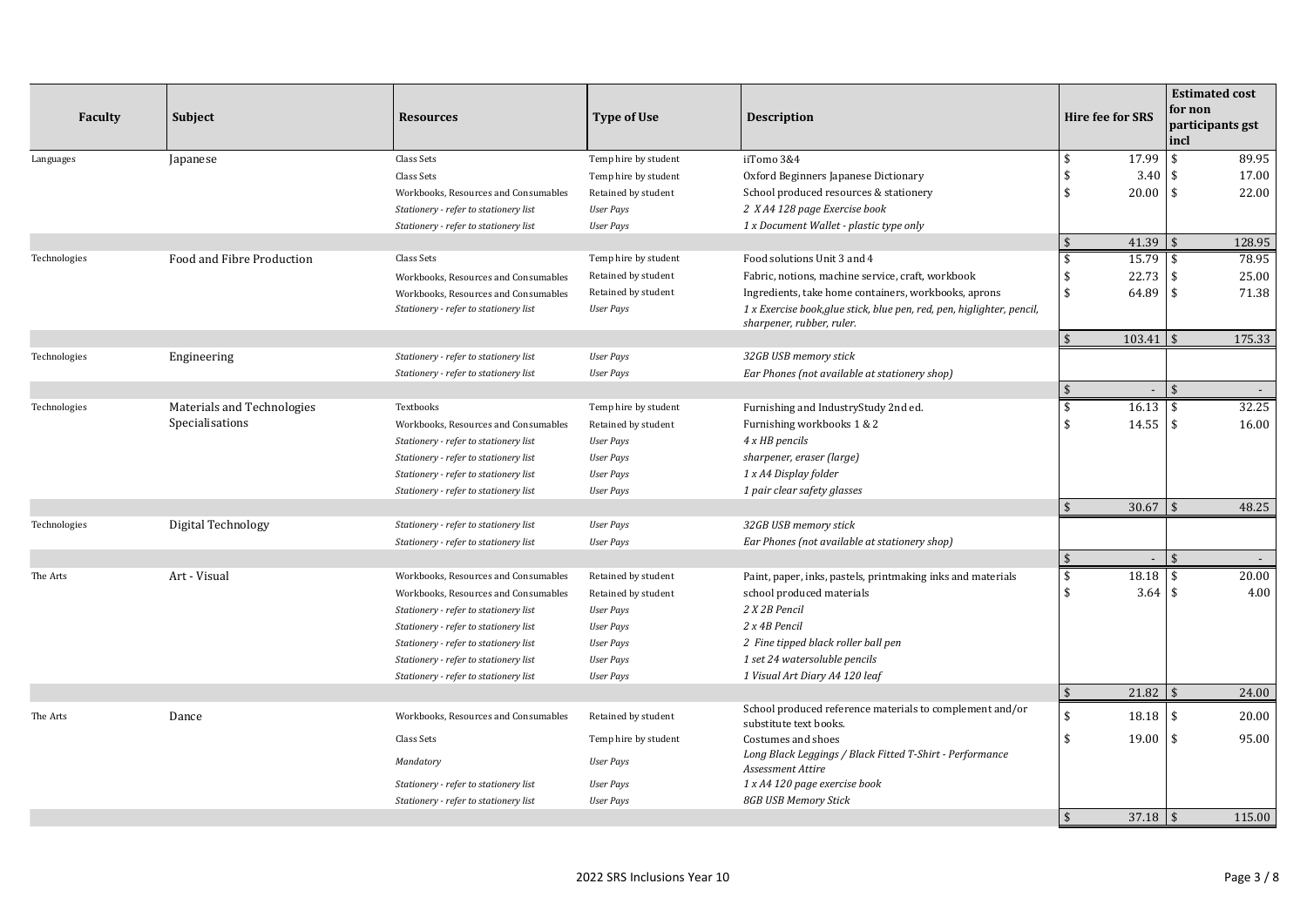| <b>Faculty</b>               | Subject                                                          | <b>Resources</b>                      | <b>Type of Use</b>   | <b>Description</b>                                                                        |                         | <b>Hire fee for SRS</b> | for non<br>incl    | <b>Estimated cost</b><br>participants gst |
|------------------------------|------------------------------------------------------------------|---------------------------------------|----------------------|-------------------------------------------------------------------------------------------|-------------------------|-------------------------|--------------------|-------------------------------------------|
| The Arts                     | Drama                                                            | Class Sets                            | Temp hire by student | Playtexts: Realism / Verbatim                                                             | \$                      | 12.00                   | $\mathbf{\hat{s}}$ | 60.00                                     |
|                              |                                                                  | Workbooks, Resources and Consumables  | Retained by student  | Printed and reproduced reference materials to complement<br>and/or substitute text books. | \$                      | 22.73                   | \$                 | 25.00                                     |
|                              |                                                                  | Mandatory                             | <b>User Pays</b>     | Long Black Leggings / Black T-Shirt - performance assessment<br>attire                    |                         |                         |                    |                                           |
|                              |                                                                  | Stationery - refer to stationery list | <b>User Pays</b>     | 8GB USB Memory Stick                                                                      |                         |                         |                    |                                           |
|                              |                                                                  | Stationery - refer to stationery list | <b>User Pays</b>     | 1 x A4 120 Page Exercise Book                                                             |                         |                         |                    |                                           |
|                              |                                                                  | Stationery - refer to stationery list | <b>User Pays</b>     | 1 x A4 Display folder                                                                     |                         |                         |                    |                                           |
|                              |                                                                  |                                       |                      |                                                                                           | $\sqrt{5}$              | $34.73$ \$              |                    | 85.00                                     |
| The Arts                     | Media                                                            | Workbooks, Resources and Consumables  | Retained by student  | Paper, cardboard, paint, inks, pens and other consumables                                 | \$                      | 4.55                    | \$                 | 5.00                                      |
|                              |                                                                  | Workbooks, Resources and Consumables  | Retained by student  | school produced materials                                                                 | \$                      | $3.64$ \$               |                    | 4.00                                      |
|                              |                                                                  | Stationery - refer to stationery list | <b>User Pays</b>     | 1 Fine tipped black roller ball pen                                                       |                         |                         |                    |                                           |
|                              |                                                                  | Stationery - refer to stationery list | <b>User Pays</b>     | 1 set 12 watersoluble pencils                                                             |                         |                         |                    |                                           |
|                              |                                                                  | Stationery - refer to stationery list | <b>User Pays</b>     | 1 exercise book 32 pages                                                                  |                         |                         |                    |                                           |
|                              |                                                                  | Stationery - refer to stationery list | <b>User Pays</b>     | 8GB SDHC Memory Card (optional) not available at stationery<br>shop                       |                         |                         |                    |                                           |
|                              |                                                                  |                                       |                      |                                                                                           | $\sqrt{5}$              | 8.18                    | $\mathbf{\hat{S}}$ | 9.00                                      |
| The Arts                     | Music                                                            | Textbooks                             | Temp hire by student | Sheet Music                                                                               | \$                      | 10.00                   | \$                 | 20.00                                     |
|                              |                                                                  | Workbooks, Resources and Consumables  | Retained by student  | School produced reference materials to complement and/or<br>substitute text books.        | \$                      | 18.18                   | \$                 | 20.00                                     |
|                              |                                                                  | Stationery - refer to stationery list | <b>User Pays</b>     | 1 x A4 Display folder                                                                     |                         |                         |                    |                                           |
|                              |                                                                  | Stationery - refer to stationery list | <b>User Pays</b>     | 1 A4 120 page exercise book                                                               |                         |                         |                    |                                           |
|                              |                                                                  | Stationery - refer to stationery list | <b>User Pays</b>     | 1 x Headphones (plug in AUX/3.5mm)                                                        |                         |                         |                    |                                           |
|                              |                                                                  | Stationery - refer to stationery list | <b>User Pays</b>     | 8GB USB Memory Stick                                                                      |                         |                         |                    |                                           |
|                              |                                                                  |                                       |                      |                                                                                           | $\sqrt{5}$              | 28.18                   |                    | 40.00                                     |
| <b>SEMESTER 2</b>            |                                                                  |                                       |                      |                                                                                           |                         |                         |                    |                                           |
| Health & Physical Education  | Introduction to Physical Education                               | Workbooks, Resources and Consumables  | Retained by student  | Reproduced class worksheets and teacher prepared materials                                | \$                      | $4.55$ \ \ \$           |                    | 5.00                                      |
|                              |                                                                  | Stationery - refer to stationery list | <b>User Pays</b>     | 1 x A4 96 page exercise book                                                              |                         |                         |                    |                                           |
|                              |                                                                  | Stationery - refer to stationery list | <b>User Pays</b>     | 1 x A4 Display folder                                                                     |                         |                         |                    |                                           |
|                              |                                                                  |                                       |                      |                                                                                           | $\sqrt{5}$              | $4.55$ \$               |                    | 5.00                                      |
| Health & Physical Education  | Introduction to Health Education                                 | Workbooks, Resources and Consumables  | Retained by student  | Reproduced class worksheets and teacher prepared materials                                | \$                      | $4.55$ \ \ \$           |                    | 5.00                                      |
|                              |                                                                  | Stationery - refer to stationery list | <b>User Pays</b>     | 1 x A4 96 page exercise book                                                              |                         |                         |                    |                                           |
|                              |                                                                  | Stationery - refer to stationery list | <b>User Pays</b>     | 1 x A4 Display folder                                                                     |                         |                         |                    |                                           |
|                              |                                                                  |                                       |                      |                                                                                           | $\overline{\mathbf{5}}$ | $4.55$ \$               |                    | 5.00                                      |
| Technologies                 | Introduction to Information &<br><b>Communication Technology</b> | Stationery - refer to stationery list | <b>User Pays</b>     | 32GB USB memory stick                                                                     |                         |                         |                    |                                           |
|                              |                                                                  | Stationery - refer to stationery list | <b>User Pays</b>     | Ear Phones (not available at stationery shop)                                             |                         |                         |                    |                                           |
|                              |                                                                  |                                       |                      |                                                                                           | -\$                     |                         | ፍ                  |                                           |
| Humanities & Social Sciences | Introduction to Sport & Recreation                               | Workbooks, Resources and Consumables  | Retained by student  | Reproduced class worksheets and teacher prepared materials                                | \$                      | 4.55                    | $\mathbf{s}$       | 5.00                                      |
|                              |                                                                  | Stationery - refer to stationery list | <b>User Pays</b>     | 1 x A4 96 page exercise book                                                              |                         |                         |                    |                                           |
|                              |                                                                  | Stationery - refer to stationery list | <b>User Pays</b>     | 1 x A4 Display folder                                                                     |                         |                         |                    |                                           |
|                              |                                                                  |                                       |                      |                                                                                           | $\mathbf{\hat{s}}$      |                         |                    | 5.00                                      |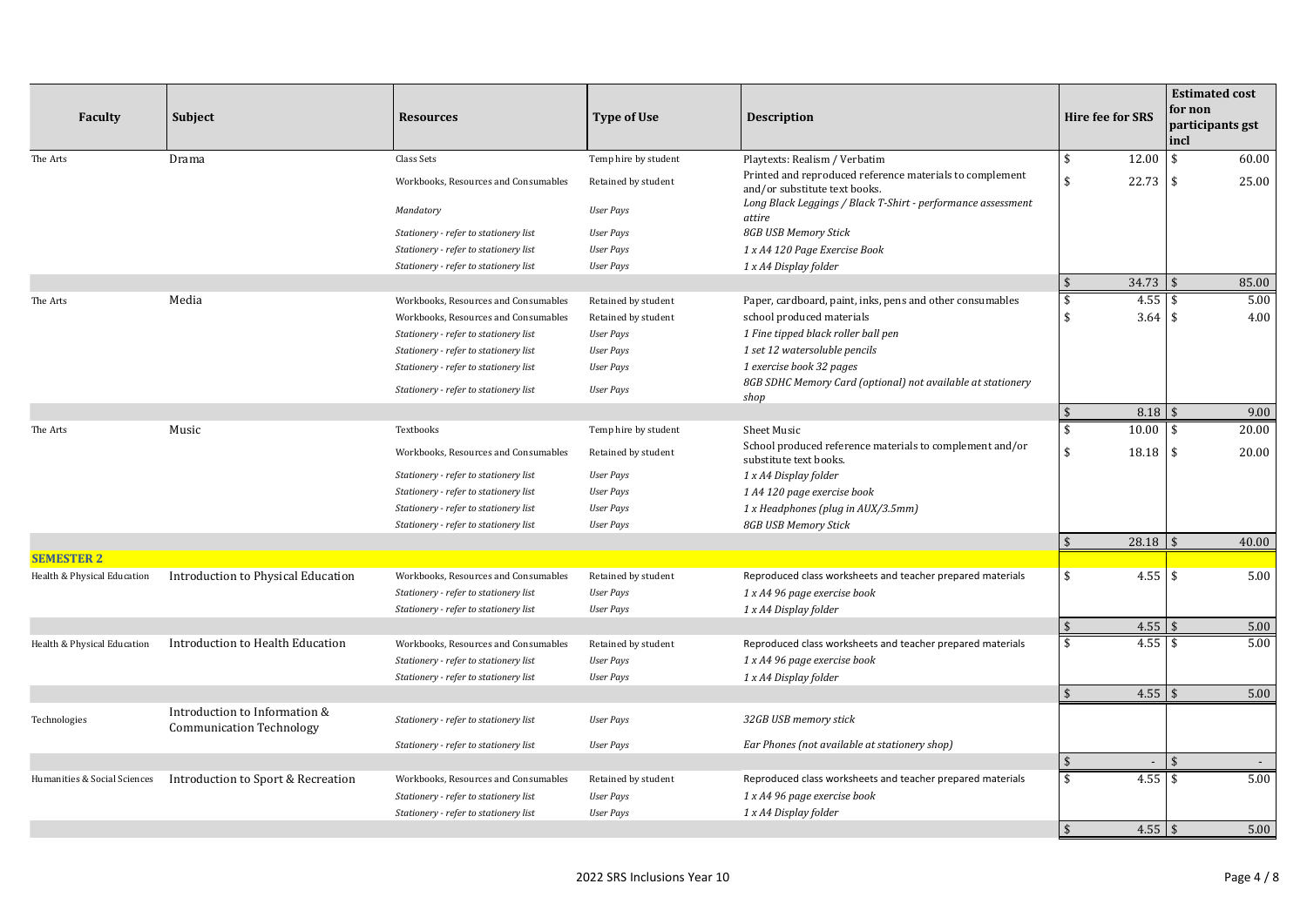| <b>Faculty</b>               | <b>Subject</b>                         | <b>Resources</b>                      | <b>Type of Use</b>   | <b>Description</b>                                                                                                            | <b>Hire fee for SRS</b>     | <b>Estimated cost</b><br>for non<br>participants gst<br>incl |
|------------------------------|----------------------------------------|---------------------------------------|----------------------|-------------------------------------------------------------------------------------------------------------------------------|-----------------------------|--------------------------------------------------------------|
| Humanities & Social Sciences | Introduction to Cert III in Fitness    | Workbooks, Resources and Consumables  | Retained by student  | Reproduced class worksheets and teacher prepared materials                                                                    | 4.55<br>\$                  | $\mathbf{\hat{S}}$<br>5.00                                   |
|                              |                                        | Stationery - refer to stationery list | <b>User Pays</b>     | 1 x A4 96 page exercise book                                                                                                  |                             |                                                              |
|                              |                                        | Stationery - refer to stationery list | <b>User Pays</b>     | 1 x A4 Display folder                                                                                                         |                             |                                                              |
|                              |                                        |                                       |                      |                                                                                                                               | $\sqrt{5}$<br>$4.55$ \$     | 5.00                                                         |
| Humanities & Social Sciences | Introduction to Business Studies       | Workbooks, Resources and Consumables  | Retained by student  | Consumables including cardboard, coloured paper, glue, markers,<br>tape, blutak                                               | $1.82 \;$ \$<br>\$          | 2.00                                                         |
|                              |                                        | Stationery - refer to stationery list | <b>User Pays</b>     | 8GB USB memory stick                                                                                                          |                             |                                                              |
|                              |                                        |                                       |                      |                                                                                                                               | 1.82<br>$\mathbf{\hat{S}}$  | $\mathbf{\overline{S}}$<br>2.00                              |
| Humanities & Social Sciences | Introduction to Cert III Business      | Workbooks, Resources and Consumables  | Retained by student  | School produced materials                                                                                                     | 22.73<br>\$                 | 25.00<br>\$                                                  |
|                              |                                        | Workbooks, Resources and Consumables  | Retained by student  | Consumables including cardboard, colorued paper, glue, markers,<br>tape, blutak                                               | ፍ<br>1.82                   | \$<br>2.00                                                   |
|                              |                                        | Stationery - refer to stationery list | <b>User Pays</b>     | 8GB USB memory stick                                                                                                          |                             |                                                              |
|                              |                                        |                                       |                      |                                                                                                                               | $\sqrt{5}$<br>$24.55$ \$    | 27.00                                                        |
| Humanities & Social Sciences | Introduction to Modern History         | Textbooks                             | Temp hire by student | Senior Modern History for QLD - Digital access included                                                                       | \$<br>32.48                 | \$<br>64.95                                                  |
|                              |                                        | Resources and Consumables             | Retained by student  | Consumables including cardboard, coloured paper, glue, markers,<br>tape, blutak                                               | ¢                           | 2.00                                                         |
|                              |                                        | Stationery - refer to stationery list | <b>User Pays</b>     | 8GB USB memory stick                                                                                                          |                             |                                                              |
|                              |                                        |                                       |                      |                                                                                                                               | 34.29<br>$\sqrt{5}$         | 66.95<br>¢                                                   |
| Humanities & Social Sciences | Introduction to Ancient History        | Textbooks                             | Temp hire by student | Senior Ancient History for QLD - Digital access included                                                                      | \$<br>32.48                 | 64.95<br>$\mathbf{\hat{S}}$                                  |
|                              |                                        | Workbooks, Resources and Consumables  | Retained by student  | Consumables including cardboard, coloured paper, glue, markers,<br>tape, blutak                                               | \$<br>1.82                  | \$<br>2.00                                                   |
|                              |                                        | Stationery - refer to stationery list | <b>User Pays</b>     | 8GB USB memory stick                                                                                                          |                             |                                                              |
|                              |                                        |                                       |                      |                                                                                                                               | $\sqrt{5}$<br>34.29         | 66.95                                                        |
| Humanities & Social Sciences | Introduction to Geography              | Textbooks                             | Temp hire by student | Senior Geography for QLD 1 - Digital access included                                                                          | 30.00<br>\$                 | $\mathbf{\hat{S}}$<br>60.00                                  |
|                              |                                        | Resources and Consumables             | Retained by student  | Consumables including cardboard, coloured paper, glue, markers,<br>tape, blutak                                               | ፍ<br>1.82                   | $\mathbf{\hat{S}}$<br>2.00                                   |
|                              |                                        | Stationery - refer to stationery list | <b>User Pays</b>     | 8GB USB memory stick                                                                                                          |                             |                                                              |
|                              |                                        |                                       |                      |                                                                                                                               | $31.82$ \$<br>$\sqrt{5}$    | 62.00                                                        |
| Humanities & Social Sciences | Introduction to Tourism                | Workbooks, Resources and Consumables  | Retained by student  | Consumables including cardboard, colorued paper, glue, markers,<br>tape, blutak                                               | ¢<br>$2.73$ \$              | 3.00                                                         |
|                              |                                        | Stationery - refer to stationery list | <b>User Pays</b>     | 1 x A4 Lecture Pad - 70 leaf                                                                                                  |                             |                                                              |
|                              |                                        | Stationery - refer to stationery list | <b>User Pays</b>     | 1 x 8GB USB Memory Stick                                                                                                      |                             |                                                              |
|                              |                                        |                                       |                      |                                                                                                                               | $\sqrt{5}$<br>$2.73$ \$     | 3.00                                                         |
| Sciences                     | Introduction to Agricultural Practices | Workbooks, Resources and Consumables  | Retained by student  | Consumables, seeds, personal protective equipment                                                                             | $\mathbf{\hat{S}}$<br>90.91 | 100.00<br>\$                                                 |
|                              |                                        | Stationery - refer to stationery list | <b>User Pays</b>     | Manilla Folder A4 Buff coloured                                                                                               |                             |                                                              |
|                              |                                        | Stationery - refer to stationery list | <b>User Pays</b>     | School Cap Available from Uniform shop                                                                                        |                             |                                                              |
|                              |                                        | Stationery - refer to stationery list | <b>User Pays</b>     | 1 x A4 exercise book 96 pages                                                                                                 |                             |                                                              |
|                              |                                        | Stationery - refer to stationery list | <b>User Pays</b>     | For WHS reasons, students are required to purchase gardening<br>gloves & clear safety glasses (not available at uniform shop) |                             |                                                              |
|                              |                                        |                                       |                      |                                                                                                                               |                             | 100.00                                                       |
|                              |                                        |                                       |                      |                                                                                                                               | $\vert$ \$<br>$90.91$   \$  |                                                              |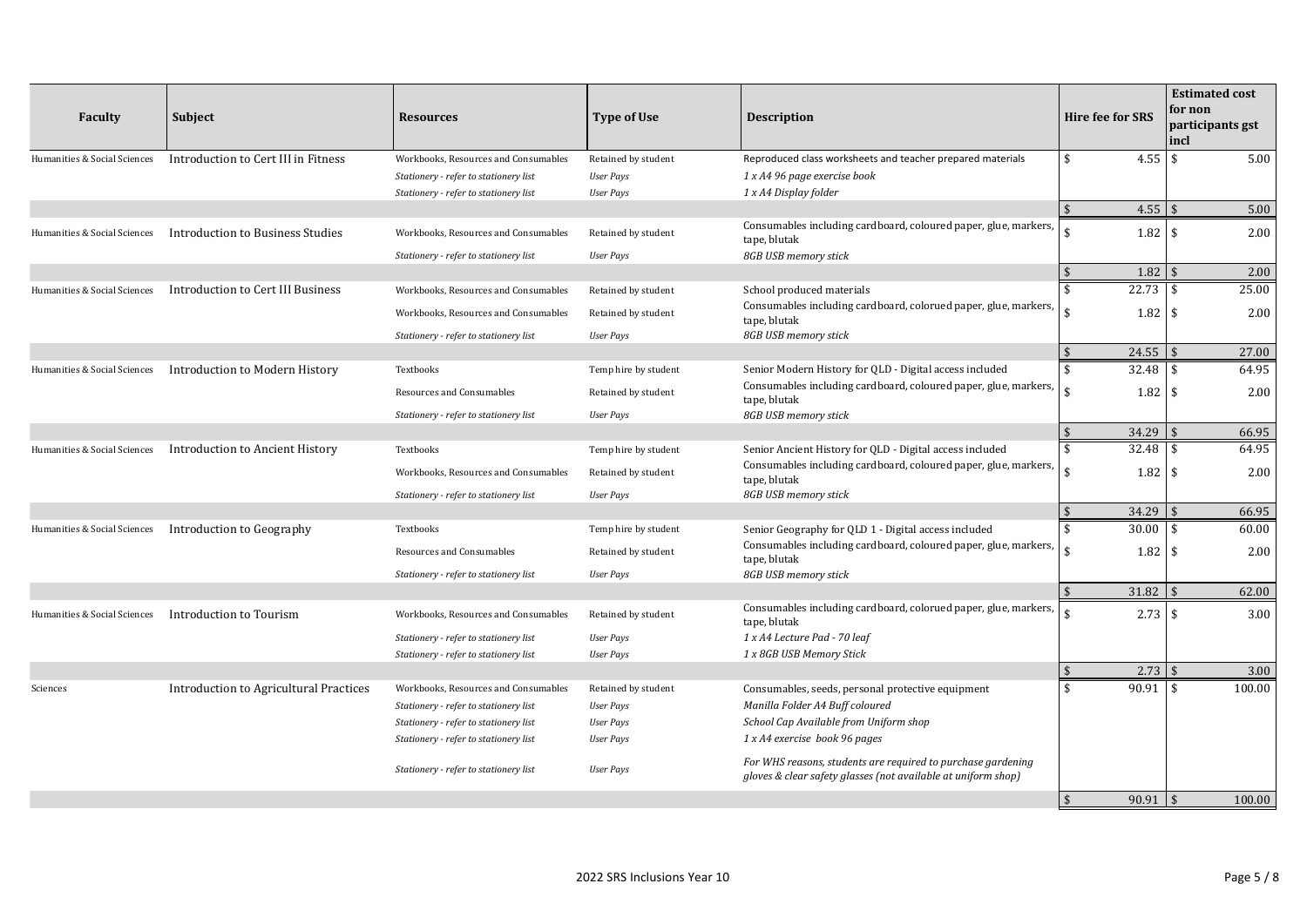| Faculty      | Subject                               | <b>Resources</b>                      | <b>Type of Use</b>                     | <b>Description</b>                                         |                           | <b>Hire fee for SRS</b> | <b>Estimated cost</b><br>for non<br>participants gst<br>incl |        |
|--------------|---------------------------------------|---------------------------------------|----------------------------------------|------------------------------------------------------------|---------------------------|-------------------------|--------------------------------------------------------------|--------|
| Sciences     | Introduction to Biology               | Class Sets                            | Temp hire by student                   | Biozone QCE Biology units 1 and 2 - in class set           | \$                        | 8.99                    | \$                                                           | 44.95  |
|              |                                       | Class Sets                            | Temp hire by student                   | Biology for QLD: units 1 and 2                             | $\mathbf{\hat{S}}$        | 14.99                   | \$                                                           | 74.95  |
|              |                                       | Stationery - refer to stationery list | <b>User Pays</b>                       | 1 x exercise book 128 page                                 |                           |                         |                                                              |        |
|              |                                       |                                       |                                        |                                                            | \$                        | 23.98                   |                                                              | 119.90 |
| Sciences     | Introduction to Chemistry             | Class Sets                            | Temp hire by student                   | Chemistry for QLD: Units 1 and 2 - in class set            | \$                        | 14.99                   | \$                                                           | 74.95  |
|              |                                       | Stationery - refer to stationery list | <b>User Pays</b>                       | 1 x exercise book 128 page                                 |                           |                         |                                                              |        |
|              |                                       |                                       |                                        |                                                            | $\frac{1}{2}$             | 14.99                   |                                                              | 74.95  |
| Sciences     | <b>Introduction to Physics</b>        | Class Sets                            | Temp hire by student                   | New Century Physics for Qld: Units 1 and 2 - in class sets | \$                        | 14.99                   | -\$                                                          | 74.95  |
|              |                                       | Stationery - refer to stationery list | <b>User Pays</b>                       | 1 x Good quality 350 Degrees Protrator                     |                           |                         |                                                              |        |
|              |                                       | Stationery - refer to stationery list | <b>User Pays</b>                       | Graphics Calculator may be required                        |                           |                         |                                                              |        |
|              |                                       | Stationery - refer to stationery list | <b>User Pays</b>                       | 1 x A4 exercise book 128 page                              |                           |                         |                                                              |        |
|              |                                       |                                       |                                        |                                                            | $\sqrt{5}$                | 14.99                   | $\mathbf{\hat{s}}$                                           | 74.95  |
| Sciences     | Introduction to Psychology            | Class Sets                            | Temp hire by student                   | Psychology for Qld: Units 1 and 2 - in class set           | $\mathbf{\hat{S}}$        | 13.99                   |                                                              | 69.95  |
|              |                                       | Stationery - refer to stationery list | <b>User Pays</b>                       | Scientific and Graphics Calculator may be required         |                           |                         |                                                              |        |
|              |                                       | Stationery - refer to stationery list | <b>User Pays</b>                       | 1 x A4 exercise book 128 page                              |                           |                         |                                                              |        |
|              |                                       |                                       |                                        |                                                            | $\sqrt{2}$                | 13.99                   | $\sqrt{5}$                                                   | 69.95  |
| Technologies | Introduction to Childcare             | Workbooks, Resources and Consumables  | Retained by student during<br>Semester | Developmental profiles e-book                              | \$                        | 49.95                   | \$                                                           | 54.95  |
|              |                                       | Workbooks, Resources and Consumables  | Retained by student                    | Workbook, ingredients, craft                               | \$                        | $59.82$ \$              |                                                              | 65.80  |
|              |                                       | Stationery - refer to stationery list | <b>User Pays</b>                       | 1 x A4 Document wallet - plastic type only                 |                           |                         |                                                              |        |
|              |                                       | Stationery - refer to stationery list | <b>User Pays</b>                       | 2 x A4 plastic sleeves - packet of 10                      |                           |                         |                                                              |        |
|              |                                       |                                       |                                        |                                                            | \$                        | $109.77$ \$             |                                                              | 120.75 |
| Technologies | Introduction to Design                | Stationery - refer to stationery list | <b>User Pays</b>                       | 32GB USB memory stick                                      |                           |                         |                                                              |        |
|              |                                       | Stationery - refer to stationery list | <b>User Pays</b>                       | Ear Phones (not available at stationery shop)              |                           |                         |                                                              |        |
|              |                                       |                                       |                                        |                                                            | \$                        |                         |                                                              |        |
| Technologies | Introduction to Digital Solutions     | Stationery - refer to stationery list | <b>User Pays</b>                       | 32GB USB memory stick                                      |                           |                         |                                                              |        |
|              |                                       | Stationery - refer to stationery list | <b>User Pays</b>                       | Ear Phones (not available at stationery shop)              |                           |                         |                                                              |        |
|              |                                       |                                       |                                        |                                                            | $\boldsymbol{\mathsf{S}}$ |                         | \$                                                           |        |
| Technologies | Introduction to Engineering (general) | Textbooks                             | Temp hire by student                   | Nelson Senior Engineering for Qld Schools                  | $\mathbf{\hat{S}}$        | 34.98                   | -\$                                                          | 69.95  |
|              |                                       | Stationery - refer to stationery list | <b>User Pays</b>                       | 1 x exercise book 128 page                                 |                           |                         |                                                              |        |
|              |                                       | Stationery - refer to stationery list | <b>User Pays</b>                       | 1 x pad graph paper A4 - 1mm squares                       |                           |                         |                                                              |        |
|              |                                       | Stationery - refer to stationery list | <b>User Pays</b>                       | Good quality 360 degrees protractor                        |                           |                         |                                                              |        |
|              |                                       | Stationery - refer to stationery list | <b>User Pays</b>                       | good quality wooden ruler                                  |                           |                         |                                                              |        |
|              |                                       | Stationery - refer to stationery list | <b>User Pays</b>                       | 2 pencils HB                                               |                           |                         |                                                              |        |
|              |                                       | Stationery - refer to stationery list | <b>User Pays</b>                       | 1 x 32 GB USB Memory Stick                                 |                           |                         |                                                              |        |
|              |                                       | Stationery - refer to stationery list | <b>User Pays</b>                       | 1 pair ear phones - not sold at the Stationery shop        |                           |                         |                                                              |        |
|              |                                       |                                       |                                        |                                                            | $\mathbf{\hat{s}}$        | $34.98$ \$              |                                                              | 69.95  |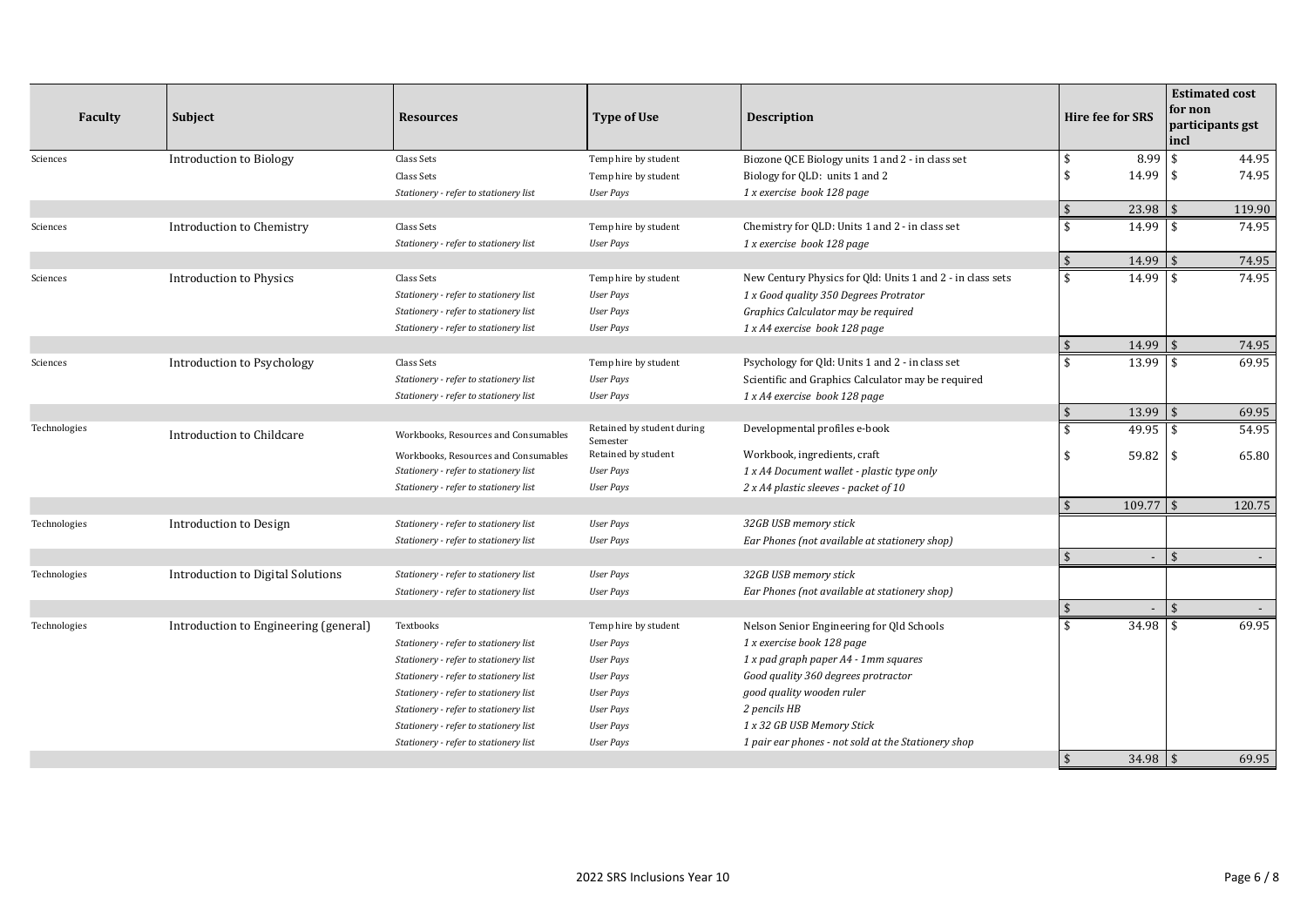| Faculty      | Subject                            | <b>Resources</b>                      | <b>Type of Use</b>   | <b>Description</b>                                                                        |            | <b>Hire fee for SRS</b> | <b>Estimated cost</b><br>for non<br>participants gst<br>incl |        |
|--------------|------------------------------------|---------------------------------------|----------------------|-------------------------------------------------------------------------------------------|------------|-------------------------|--------------------------------------------------------------|--------|
| Technologies | Introduction to Food and Nutrition | Class Sets                            | Temp hire by student | Food Tech Focus with access code                                                          | \$         | 14.99                   |                                                              | 74.95  |
|              |                                    | Workbooks, Resources and Consumables  | Retained by student  | Ingredients, take home containers, workbooks                                              | \$         | 39.80                   |                                                              | 43.78  |
|              |                                    | Stationery - refer to stationery list | <b>User Pays</b>     | 1 x Display Folder                                                                        |            |                         |                                                              |        |
|              |                                    | Stationery - refer to stationery list | <b>User Pays</b>     | 1 x exercise book 128 page                                                                |            |                         |                                                              |        |
|              |                                    |                                       |                      |                                                                                           | $\sqrt{5}$ | $54.79$ \\$             |                                                              | 118.73 |
| Technologies | Introduction to Furnishing Skills  | Class Sets                            | Temp hire by student | Graphics Supplies - equipment used to design projects                                     | \$         | $2.80$ \$               |                                                              | 14.00  |
|              |                                    | Textbooks                             | Temp hire by student | Junior Workshop A & B                                                                     | \$         | $13.00$ \ \$            |                                                              | 26.00  |
|              |                                    | Stationery - refer to stationery list | <b>User Pays</b>     | 1 pair Clear safety glasses                                                               |            |                         |                                                              |        |
|              |                                    | Stationery - refer to stationery list | <b>User Pays</b>     | 1 A4 Display Folder                                                                       |            |                         |                                                              |        |
|              |                                    | Stationery - refer to stationery list | <b>User Pays</b>     | 4 HB pencils                                                                              |            |                         |                                                              |        |
|              |                                    | Stationery - refer to stationery list | <b>User Pays</b>     | 1 sharpener                                                                               |            |                         |                                                              |        |
|              |                                    | Stationery - refer to stationery list | <b>User Pays</b>     | 1 large Eraser                                                                            |            |                         |                                                              |        |
|              |                                    |                                       |                      |                                                                                           | $\sqrt{5}$ | $15.80$ \$              |                                                              | 26.00  |
| Technologies | Introduction to Hospitality        | Textbooks                             | Temp hire by student | Hospitality Focus student book and access codes                                           | \$         | 32.48                   |                                                              | 64.95  |
|              |                                    | Workbooks, Resources and Consumables  | Retained by student  | Ingredients, take home containers, workbooks, aprons                                      | \$         | $72.13$ \\$             |                                                              | 79.34  |
|              |                                    | Stationery - refer to stationery list | User Pays            | 1 A4 Display Folder                                                                       |            |                         |                                                              |        |
|              |                                    | Stationery - refer to stationery list | <b>User Pays</b>     | 1 A4 128 page exercise book                                                               |            |                         |                                                              |        |
|              |                                    |                                       |                      |                                                                                           | $\sqrt{5}$ | 104.60                  |                                                              | 144.29 |
| The Arts     | Introduction to Dance              | Class Sets                            | temp hire by student | In class dance materials: Key Costume, shoes and set pieces for<br>performance            | \$         | $19.00$ \\$             |                                                              | 95.00  |
|              |                                    | Workbooks, Resources and Consumables  | Retained by student  | Printed and reproduced reference materials to complement<br>and/or substitute text books. | \$         | $18.18$ \$              |                                                              | 20.00  |
|              |                                    | Mandatory                             | <b>User Pays</b>     | long Black Leggings / Black Fitted T-Shirt - Performance<br>Assessment Attire             |            |                         |                                                              |        |
|              |                                    | Stationery - refer to stationery list | <b>User Pays</b>     | 1 x A4 120 page exercise book                                                             |            |                         |                                                              |        |
|              |                                    | Stationery - refer to stationery list | User Pays            | 8GB USB Memory Stick                                                                      |            |                         |                                                              |        |
|              |                                    |                                       |                      |                                                                                           | $\sqrt{5}$ | 37.18                   |                                                              | 115.00 |
| The Arts     | Introduction to Drama              | Workbooks, Resources and Consumables  | Retained by student  | School produced reference material to complement and/or<br>substitute text books.         | \$         | $9.09$ \$               |                                                              | 10.00  |
|              |                                    | Class Sets                            | temp hire by student | Playtexts: Australian Gothic                                                              | \$         | 12.00 \$                |                                                              | 60.00  |
|              |                                    | Mandatory                             | <b>User Pays</b>     | long Black Leggings / Black T-Shirt - Performance Assessment<br>Attire                    |            |                         |                                                              |        |
|              |                                    | Stationery - refer to stationery list | User Pays            | 8GB USB Memory Stick                                                                      |            |                         |                                                              |        |
|              |                                    | Stationery - refer to stationery list | User Pays            | 1 x A4 120 page exercise book                                                             |            |                         |                                                              |        |
|              |                                    | Stationery - refer to stationery list | <b>User Pays</b>     | 1 x A4 Display folder                                                                     |            |                         |                                                              |        |
|              |                                    |                                       |                      |                                                                                           | \$         | $9.09$ \$               |                                                              | 10.00  |